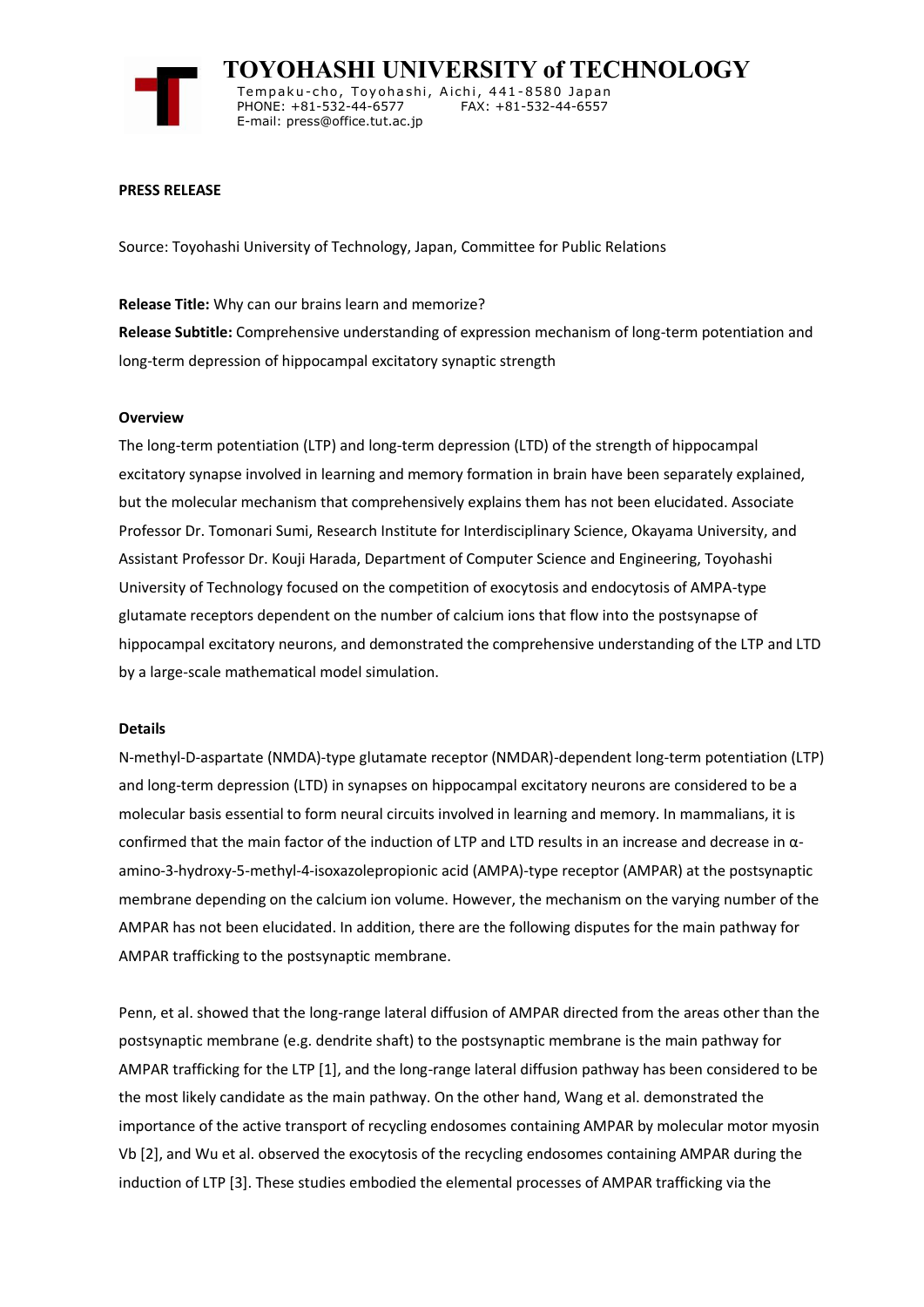

 **TOYOHASHI UNIVERSITY of TECHNOLOGY** Tempaku-cho, Toyohashi, Aichi, 441-8580 Japan<br>PHONE: +81-532-44-6577 FAX: +81-532-44-6557 PHONE: +81-532-44-6577 E-mail: press@office.tut.ac.jp

recycling endosome pathway. Currently, it is still unknown which pathway for AMPAR trafficking is the main one, but as these disputes are basically involved in the induction of LTP, it has been considered desirable to be able to explain the pathway including the induction of LTD without inconsistency.

Dr. Sumi and Dr. Harada modeled the following 4 processes involving "active" transport of recycling endosomes of AMPAR by molecular motor myosin Vb as pathway for AMPAR trafficking to the postsynaptic membrane in order to comprehensively explain the LTP/LTD.

- ⚫ AKAP150 signaling complex controlling the phosphorylation/dephosphorylation of subunits, GluA1 and GluA2, that constitute AMPAR
- ⚫ Endocytosis of AMPAR to the cytoplasm by a calcium-binding protein, PICK1
- ⚫ Stationary active transport of recycling endosomes containing AMPAR toward postsynaptic membranes by myosin Vb
- ⚫ AMPAR uptake at around postsynaptic membranes by Syt1/7-dependent exocytosis

We performed a simulation using a postsynaptic model based on these processes and succeeded in reproducing the time course of the number of AMPAR corresponding to the induction of LTD and LTD observed in the experiment. We also showed the qualitative reproducibility of the results reported such as impaired LTP induction due to interference of Myosin Vb transport, impaired LTD induction due to decreased rate of reaction of PP2B-dependent dephosphorylation of AMPAR, impaired LTP and LTD inductions due to PICK1 expression level, and impaired LTP induction in Syt1 calcium-binding domain mutant, demonstrating the validity of the model. The conclusions drawn from this simulation are as follows.

- 1. The LTP (or LTD) expression is caused by a phenomenon that the exocytosis triggered by the activation of Syt1/7 becomes more predominant (or inferior) than the endocytosis triggered by PICK1 activation, resulting in an increase (or decrease) in the number of AMPAR at the postsynaptic membrane.
- 2. The difference in calcium-dependent activation between the calcium sensors, PICK1 and Syt1, is resulted by the difference in these calcium-binding constants.
- 3. Myosin Vb carries the recycling endosomes containing AMPAR toward around the postsynaptic membrane by stationary ATP driven transport not dependent on calcium concentration.
- 4. As a result, the recycling endosomes are ready on the membranes so that they can immediately address the next Syt1-dependent exocytosis, enabling the rapid LTP induction.
- 5. AMPARs taken up to around the postsynaptic membrane due to exocytosis are immediately reallocated to the synapse membrane by the lateral diffusion.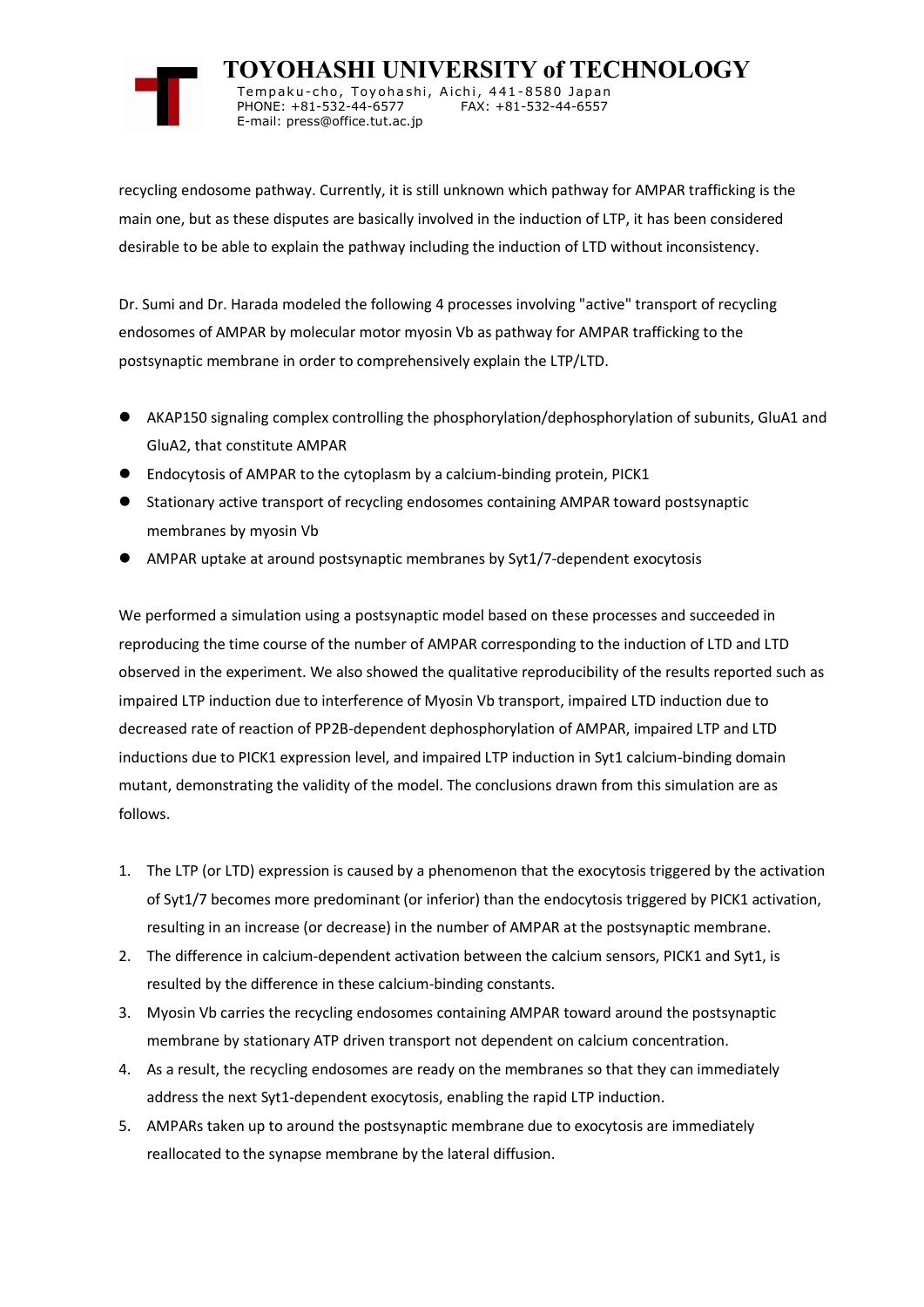

 **TOYOHASHI UNIVERSITY of TECHNOLOGY** Tempaku-cho, Toyohashi, Aichi, 441-8580 Japan<br>PHONE: +81-532-44-6577 FAX: +81-532-44-6557 PHONE: +81-532-44-6577

# **Future Outlook**

The neural network model mimicking the higher brain function can learn changes of synapse coupling coefficient, and Hebbian rule is known as a most basic learning rule. The Hebbian rule and its extended/modified versions are currently used as learning rules, which are known to be closely related to NMDAR-dependent LTP. The achievement of this study provides a molecular basis for the Hebbian rule or changes of synapse binding, which is expected to be a hint to understand the high brain function from the molecular level.

## **Reference**

Tomonari Sumi, Kouji Harada (2020). Mechanism underlying hippocampal long-term potentiation and depression based on competition between endocytosis and exocytosis of AMPA receptors. Scientific Reports, 10:14711, [DOI: 10.1038/s41598-020-71528-3](http://www.nature.com/articles/s41598-020-71528-3)

This study received Grants-in-Aid for Scientific Research of Japan Society for the Promotion of Science (JSPS) (JP16K05657, JP18KK0151, JP16K00389).

## **Further information**

Toyohashi University of Technology 1-1 Hibarigaoka, Tempaku, Toyohashi, Aichi Prefecture, 441-8580, JAPAN Inquiries: Committee for Public Relations E-mail: press@office.tut.ac.jp

E-mail: press@office.tut.ac.jp

Toyohashi University of Technology founded in 1976 as a National University of Japan is a research institute in the fields of mechanical engineering, advanced electronics, information sciences, life sciences, and architecture.

Website: https://www.tut.ac.jp/english/